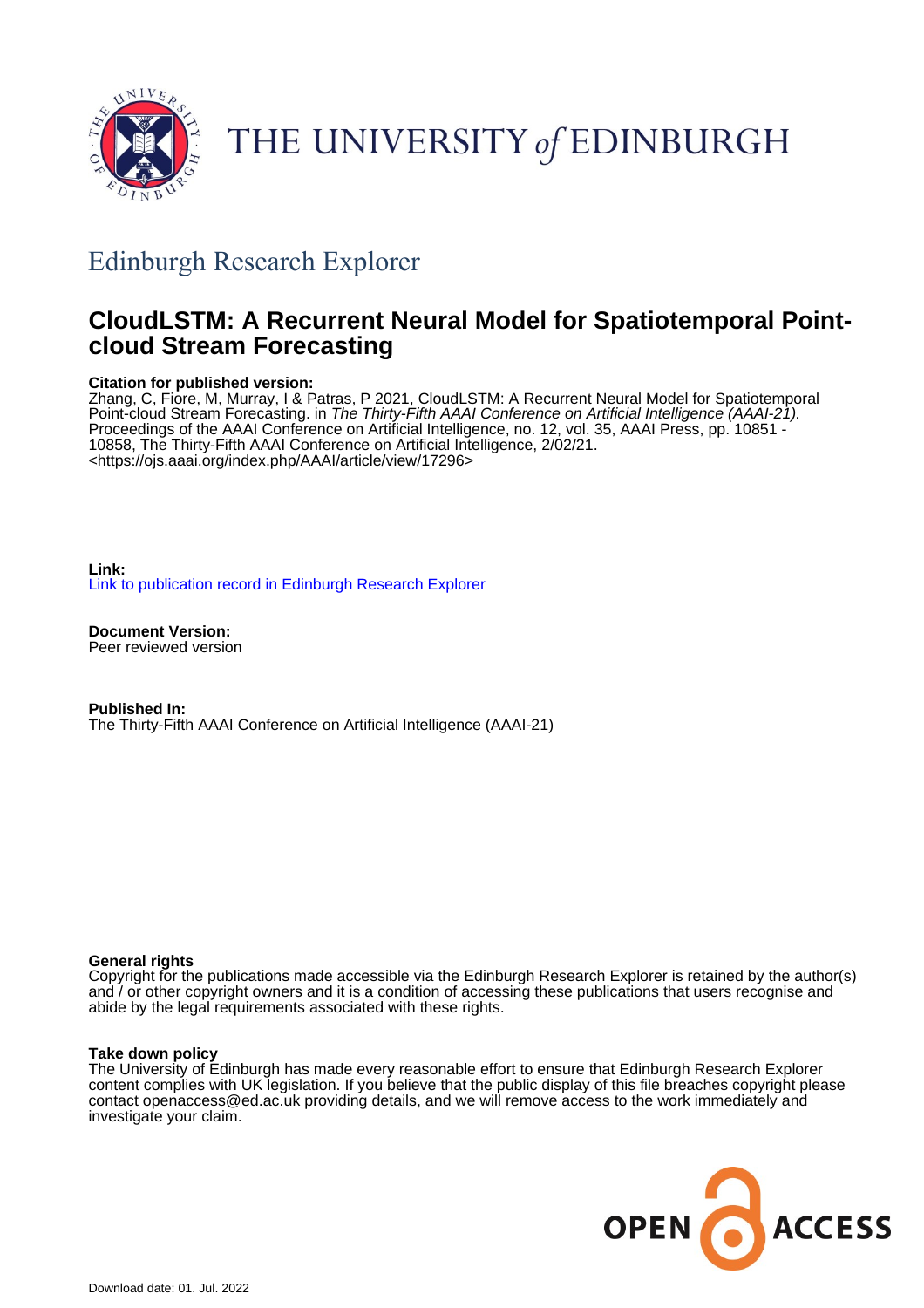### CloudLSTM: A Recurrent Neural Model for Spatiotemporal Point-cloud Stream Forecasting

Chaoyun Zhang,<sup>1</sup>\* Marco Fiore,<sup>2</sup> Iain Murray,<sup>3</sup> Paul Patras<sup>3</sup>

<sup>1</sup> Tencent Lightspeed  $&$  Ouantum Studios 2 IMDEA Networks Institute <sup>3</sup> The University of Edinburgh

vyokkyzhang@tencent.com, marco.fiore@imdea.org, i.murray@ed.ac.uk, paul.patras@ed.ac.uk

#### Abstract

This paper introduces CloudLSTM, a new branch of recurrent neural models tailored to forecasting over data streams generated by geospatial point-cloud sources. We design a Dynamic Point-cloud Convolution (DConv) operator as the core component of CloudLSTMs, which performs convolution directly over point-clouds and extracts local spatial features from sets of neighboring points that surround different elements of the input. This operator maintains the permutation invariance of sequence-to-sequence learning frameworks, while representing neighboring correlations at each time step – an important aspect in spatiotemporal predictive learning. The DConv operator resolves the grid-structural data requirements of existing spatiotemporal forecasting models and can be easily plugged into traditional LSTM architectures with sequenceto-sequence learning and attention mechanisms. We apply our proposed architecture to two representative, practical use cases that involve point-cloud streams, i.e., mobile service traffic forecasting and air quality indicator forecasting. Our results, obtained with real-world datasets collected in diverse scenarios for each use case, show that CloudLSTM delivers accurate long-term predictions, outperforming a variety of competitor neural network models.

#### Introduction

Point-cloud stream forecasting aims at predicting the future values and/or locations of data streams generated by a geospatial point-cloud  $S$ , given sequences of historical observations (Shi and Yeung 2018). Example data sources include mobile network base stations that serve the traffic generated by ubiquitous mobile services at city scale (Zhang et al. 2019), sensors that monitor the air quality of a target region (Cheng et al. 2018), or moving crowds that produce individual trajectories. Unlike traditional spatiotemporal forecasting on grid-structural data, like precipitation nowcasting (Shi et al. 2015) or video frame prediction (Wang et al. 2018), pointcloud stream forecasting needs to operate on geometrically scattered sets of points, which are irregular and unordered, and encapsulate complex spatial correlations. While vanilla Long Short-term Memories (LSTMs) have modest abilities to exploit spatial features (Shi et al. 2015), convolution-based



Figure 1: Different approaches to geospatial data stream forecasting: predicting over inputs that are inherently grid-structured, e.g., video frames using ConvLSTM (top); mapping of point-clouds to grids, e.g., mobile network traffic collected at different base stations, to enable forecasting using existing neural models (middle); forecasting directly over point-cloud streams using historical information (as above, but w/o pre-processing), as proposed in this paper (bottom).

recurrent neural network (RNN) models, such as ConvL-STM (Shi et al. 2015) and PredRNN++ (Wang et al. 2018), are limited to grid-structural data inputs, and thus inappropriate to handle scattered point-clouds.

Learning the spatiotemporal features that are relevant to the forecasting task, from the location information embedded in such irregular data sources, is in fact challenging. Existing approaches that tackle the point-cloud stream forecasting problem can be categorized into two classes, both bearing significant shortcomings: *(i)* methods that transform point-clouds into data structures amenable to processing with mature solutions, such as the grids exemplified in Figure1 (Zhang et al. 2019); and *(ii)* models that ignore the exact locations of each data source and inherent spatial correlations (Liang et al. 2018). The transformations required by the former not only add data preprocessing overhead, but also introduce spatial displacements that distort relevant correlations among points (Zhang et al. 2019). The latter are largely location-invariant, while recent literature suggests spatial correlations should be revisited over time, to suit series prediction tasks (Shi et al.

<sup>∗</sup>This work was conducted while the author was with The University of Edinburgh.

Copyright © 2021, Association for the Advancement of Artificial Intelligence (www.aaai.org). All rights reserved.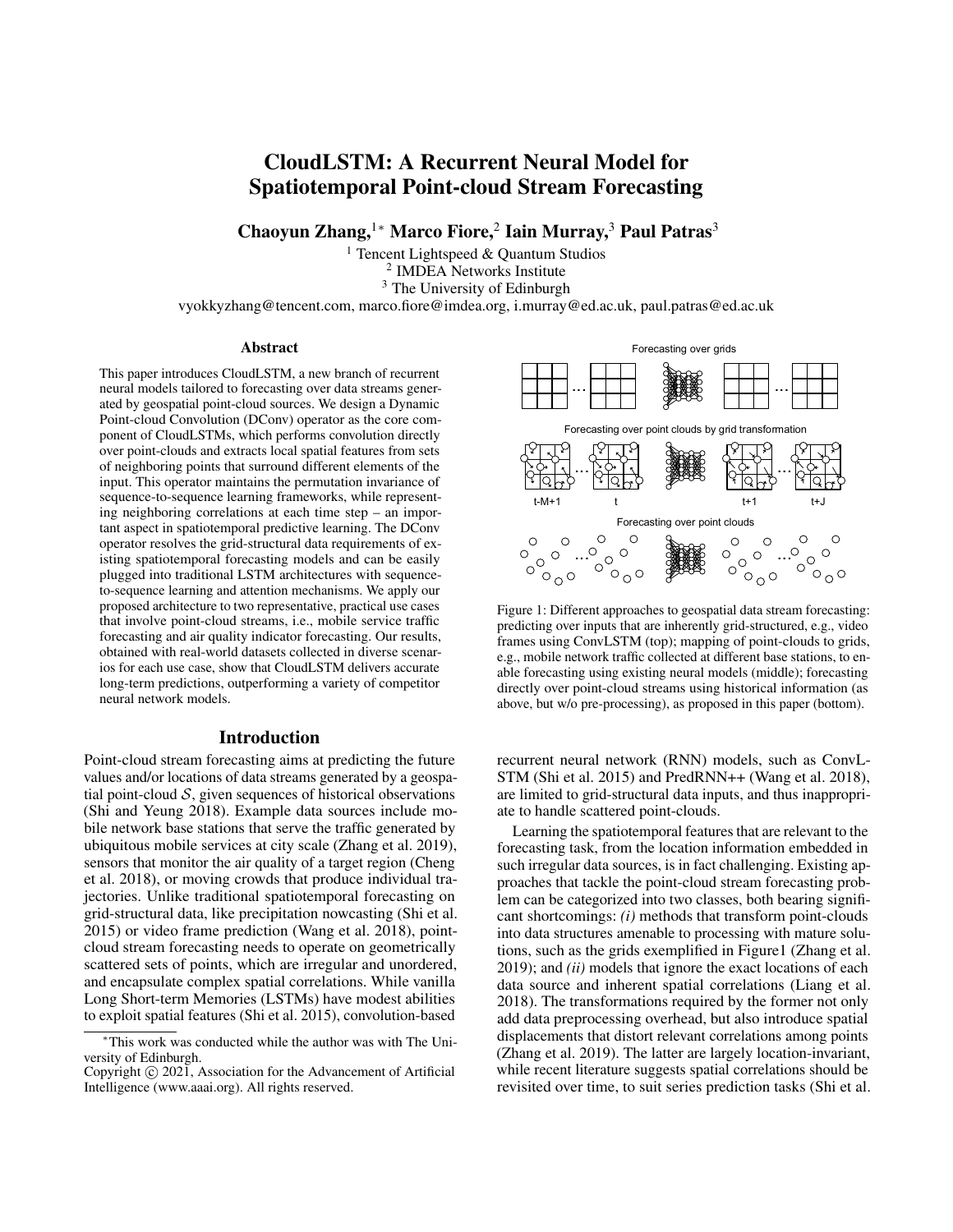2017). In essence, overlooking dynamic spatial correlations risks leading to modest forecasting performance.

Contributions. In this paper, we introduce Convolutional Point-cloud LSTMs (CloudLSTMs), a new branch of recurrent neural network models tailored to geospatial point-cloud stream forecasting. The CloudLSTM builds upon a Dynamic Point-cloud Convolution (DConv) operator, which takes raw point-cloud streams (both data time series and spatial coordinates) as input, and performs dynamic convolution over these, to learn spatiotemporal features over time, irrespective of the topology and permutations of the point-cloud. This eliminates the need for input data structure preprocessing, and avoids the distortions thereby introduced. The proposed CloudL-STM takes into account the locations of each data source and performs *dynamic positioning* at each time step, to conduct a deformable convolution operation over point-clouds (Dai et al. 2017). This allows revising the spatiotemporal correlations and the configuration of the data points over time, and guarantees the location-invariant property is met at different steps. Importantly, the DConv operator is flexible, as it can be easily plugged into different existing neural network models, such as RNNs, LSTMs, Seq2seq learning (Sutskever et al. 2014), and attention mechanisms (Luong et al. 2015).

We evaluate our proposed architectures on four benchmark datasets, covering two spatiotemporal point-cloud stream forecasting applications: *(i)* base station-level forecasting of data traffic generated by mobile services (Zhang and Patras 2018; Bega et al. 2019), leveraging metropolitan-scale mobile traffic measurements collected in two European cities for 38 popular mobile apps; and *(ii)* forecasting six air quality indicators on two city clusters in China (Zheng et al. 2015). These tasks represent important use cases of geospatial pointcloud stream forecasting. We combine our CloudLSTM with Seq2seq learning and an attention mechanism, then undertake a comprehensive evaluation on all datasets. The results demonstrate that our architecture can deliver precise longterm point-cloud stream forecasting in different settings, outperforming 13 different benchmark neural models in terms of four performance metrics, without any data preprocessing requirements. To our knowledge, the proposed CloudLSTM is the *first dedicated neural architecture* for spatiotemporal forecasting that *operates directly on point-cloud streams*.

#### Related Work

Spatiotemporal Forecasting. Convolution-based RNN architectures have been widely employed for spatiotemporal forecasting, as they simultaneously capture spatial and temporal dynamics of the input. Shi et al., incorporate convolution into LSTMs, building a ConvLSTM for precipitation nowcasting (Shi et al. 2015). This approach exploits spatial information, which in turn leads to higher prediction accuracy. The ConvLSTM is improved by constructing a subnetwork to predict state-to-state connections, thereby guaranteeing location-variance and flexibility of the model (Shi et al. 2017). PredRNN (Wang et al. 2017) and PredRNN++ (Wang et al. 2018) evolve the ConvLSTM by constructing spatiotemporal cells and adding gradient highway units. These improve long-term forecasting performance and mitigate the gradient vanishing problem in recurrent architectures. Although these

solution work well for spatiotemporal forecasting, they can not be applied directly to point-cloud streams, as they require point-cloud-to-grid data structure preprocessing (Zhang et al. 2019). STGCN takes a different approach to forecasting, by relying on graph convolutional and convolutional sequence learning layers, to capture spatial/temporal dependencies (Yu, Yin, and Zhu 2018); this approach can prove superior, yet forecasting performance can still be improved significantly, as we will demonstrate.

Feature Learning on Point-clouds. Deep neural networks for feature learning on point-cloud data are advancing rapidly. PointNet performs feature learning and maintains input permutation invariance (Qi et al. 2017a). PointNet++ upgrades this structure by hierarchically partitioning point-clouds and performing feature extraction on local regions (Qi et al. 2017b). VoxelNet employs voxel feature encoding to limit inter-point interactions within a voxel (Zhou and Tuzel 2018). This effectively projects cloud-points onto sub-grids, which enables feature learning. Li et al., generalize the convolution operation on point-clouds and employ  $\mathcal X$ -transformations to learn the weights and permutations for the features (Li et al. 2018). Through this, the proposed PointCNN leverages spatial-local correlations of point-clouds, irrespective of the order of the input. Although these architectures can learn the spatial features of point-clouds, they are designed to work with static data, and thus have limited ability to discover temporal dependencies.

#### Convolutional Point-cloud LSTM

Next, we formalize the problem and properties of forecasting over point-cloud-streams. We then introduce the DConv operator, which is at the core of our proposed CloudLSTM architecture. Finally, we present CloudLSTM and its variants, and explain how to combine CloudLSTM with Seq2seq learning and attention mechanisms, to achieve precise forecasting over point-cloud streams.

#### Forecasting over Point-cloud Streams

We formally define a point-cloud containing a set of  $N$ points, as  $\mathcal{S} = \{p_1, p_2, \cdots, p_N\}$ . Each point  $p_n \in \mathcal{S}$ contains two sets of features, i.e.,  $p_n = \{v_n, \varsigma_n\}$ , where  $\nu_n = \{v_n^1, \dots, v_n^H\}$  are value features (e.g., mobile traffic measurements, air quality indexes, etc.) of  $p_n$ , and  $\zeta_n = \{c_n^1, \dots, c_n^L\}$  are its *L*-dimensional coordinates. At each time step  $t$ , we may obtain U different channels of S by conducting different measurements denoted by  $S_t^v =$  $\{S_t^1, \dots, S_t^U\},\ S_t^v \in \mathbb{R}^{U \times N \times (H+L)}$ . Here, different U resemble the RGB channels in images. We can then formulate the J-step point-cloud stream forecasting problem, given M observations, as:

$$
\widehat{\mathcal{S}}_{t+1}^v, \cdots, \widehat{\mathcal{S}}_{t+J}^v = \underset{\mathcal{S}_{t+1}^v, \cdots, \mathcal{S}_{t+J}^v}{\text{argmax}} p(\mathcal{S}_{t+1}^v, \cdots, \mathcal{S}_{t+J}^v | \mathcal{S}_t^v, \cdots, \mathcal{S}_{t-M+1}^v). \tag{1}
$$

In some cases, each point's coordinates may be unchanged, since the data sources have fixed locations. An ideal pointcloud stream forecasting model should embrace five key properties, similar to other point-cloud and spatiotemporal forecasting problems (Qi et al. 2017a; Shi et al. 2017):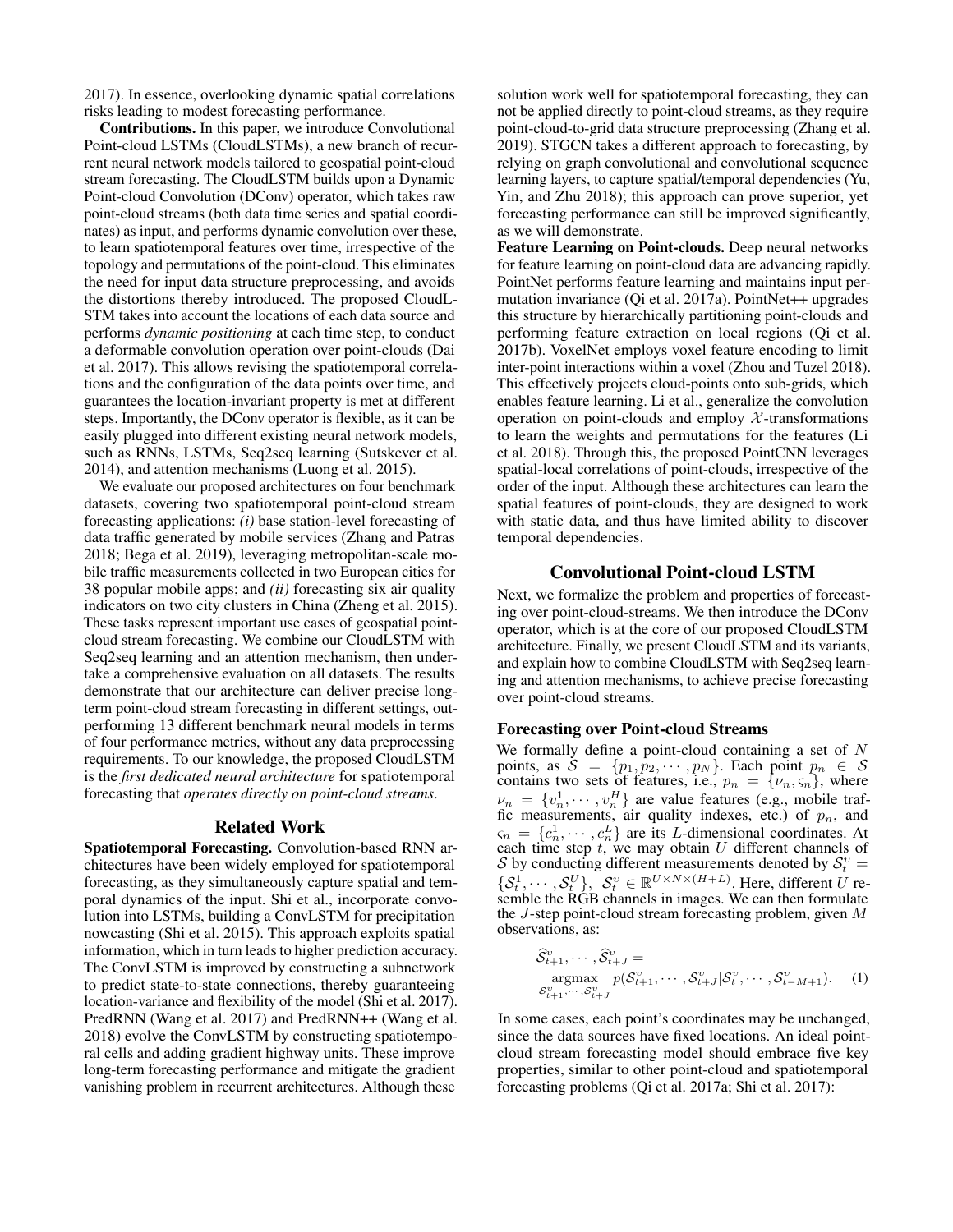*(i)* Order invariance: A point-cloud is usually arranged without a specific order. Permutations of the input points should not affect the forecasting output (Qi et al. 2017a).

*(ii)* Information intactness: The output of the model should have exactly the same number of points as the input, without losing any information, *i.e.*,  $N_{\text{out}} = N_{\text{in}}$ .

*(iii)* Interaction among points: Points in  $S$  are not isolated, thus the model should allow interactions among neighboring points and capture local dependencies (Qi et al. 2017a).

*(iv)* Robustness to transformations: The model should be robust to correlation-preserving transformation operations on point-clouds, e.g., scaling and shifting (Qi et al. 2017a). *(v)* Location variance: Spatial correlations among points

may change over time. Such dynamic correlations should be revised and learnable during training (Shi et al. 2017).

In what follows, we introduce the Dynamic point-cloud Convolution (DConv) operator as the core module of the CloudLSTM, and explain how it satisfies these properties.

#### Dynamic Convolution over Point-clouds

The Dynamic point-cloud Convolution operator (DConv) generalizes the ordinary convolution on grids. Instead of computing the weighted summation over a small receptive field for each anchor point, DConv does so on point-clouds, while inheriting desirable properties of the ordinary convolution operation. The vanilla convolution takes  $U_{\text{in}}$  channels of 2D tensors as input, and outputs  $U_{\text{out}}$  channels of 2D tensors of smaller size (if without padding). Similarly, the DConv takes  $U_{\text{in}}$  channels of a point-cloud S, and outputs  $U_{\text{out}}$  channels of a point-cloud, but with the same number of elements as the input, to fulfill the *information intactness* property *(ii)* discussed previously. For simplicity, we denote the  $i^{th}$  channel of the input set as  $S_{in}^i$  and the  $j^{th}$  channel of the output as  $S_{\text{out}}^j$ . Both  $S_{in}^i$  and  $S_{\text{out}}^j$  are thus 2D tensors, of shape  $(N,(H+L))$  and  $(N,(H+L))$ .

We also define  $\mathcal{Q}_n^{\mathcal{K}}$  as a subset of points in  $\mathcal{S}_{in}^i$ , which includes the K nearest points with respect to  $p_n$  in the Euclidean space, i.e.,  $\mathcal{Q}_n^{\mathcal{K}} = \{p_n^1, \cdots, p_n^k, \cdots, p_n^{\mathcal{K}}\}$ , where  $p_n^k$ is the k-th nearest point to  $p_n$  in the set  $\mathcal{S}^i_{in}$ . Note that  $p_n$  itself is included in  $\mathcal{Q}_n^{\mathcal{K}}$  as an anchor point, i.e.,  $p_n \equiv p_n^1$ . Recall that each  $p_n \in \mathcal{S}$  contains H value features and L coordinate features, i.e.,  $p_n = \{v_n, \varsigma_n\}$ , where  $v_n = \{v_n^1, \dots, v_n^H\}$  and  $\varsigma_n = \{c_n^1, \cdots, c_n^L\}$ . Similar to vanilla convolution, for each  $p_n$  in  $\widetilde{S}_{in}^i$ , DConv sums the element-wise product over all features and points in  $\mathcal{Q}_n^{\mathcal{K}}$ , to obtain the values and coordinates of a point  $p'_n$  in  $\mathcal{S}_{\text{out}}^j$ . Note that dynamic spatial correlations imply that the value features are related to their positions at the previous layer/state: hence, we aggregate the coordinate features  $c(p_n^k)_i^l$  when computing the value features  $v_{n,j}^{h'}$ .

The resulting mathematical expression of the DConv is expounded in Eq. 2. We define learnable weights  $W$  as 5D tensors with shape  $(U_{\text{in}}, \mathcal{K}, (H + L), (H + L), U_{\text{out}})$ . The weights are shared across different anchor points in the input map. Each element  $w_{i,j}^{m,m',k} \in \mathcal{W}$  is a scalar weight for the *i*-th input channel, *j*-th output channel, *k*-th nearest neighbor of each point corresponding to the m-th value and coordinate features for each input point, and  $m'$ -th value and coordinate features for output points. Similar to the convo-



Figure 2: DConv operation with a single input channel and  $K = 6$ neighbors. For every  $p \in S^1_{in}$ , DConv weights its K neighboring set  $\mathcal{Q}_n^{\mathcal{K}} = \{p_n^1, \cdots, p_n^6\}$  to produce values and coordinate features for  $p'_n \in S^1_{\text{out}}$ . Here, each w<sup>k</sup> is a set of weights w with index k (i.e.,  $k$ -th nearest neighbor) in Eq. 2, shared across different  $p$ .

lution operator, we define  $b_j$  as a bias for the j-th output map. In the above, h and h' are the  $h^{(1)}$ -th value features of the input/output point set. Likewise, l and l' are the  $l^{(1)}$ -th coordinate features of the input/output.  $\sigma(\cdot)$  is the sigmoid function, which limits the range of predicted coordinates to  $(0, 1)$ , to avoid outliers. Before feeding them to the model, the coordinates of raw point-clouds are normalized to  $(0, 1)$ by  $\varsigma = (\varsigma - \varsigma_{\min})/(\varsigma_{\max} - \varsigma_{\min})$ , on each dimension. This improves the transformation robustness of the operator.

The  $K$  nearest points can vary for each channel at each location, because the channels in the point-cloud dataset may represent different types of measurements. For example, channels in the mobile traffic dataset are related to the traffic consumption of different mobile apps. Instead, channels in the air quality dataset capture different air quality indicators  $(SO<sub>2</sub>, CO, etc.).$  The spatial correlations will vary between different measurements (channels), due to the diverse nature of the phenomena producing them. For instance, Facebook or Instagram usage may show strong spatial correlations during a large social event spanning several neighborhoods of a city, as people communicate about the event; whereas Spotify traffic will probably be unaffected in this case. The same applies to air quality indicators, which are affected by, e.g., the unique geographical dynamics of road traffic over the street layout. As these spatial correlations must be learnable, we do not fix the locations of  $K$  across channels, but allow each channel to find the best neighbor set.

We provide a graphical illustration of DConv in Figure 2. For each point  $p_n$ , the DConv operator weights its K nearest

Algorithm 1 DConv implementation using 2D conv operator

1: Inputs:  $S'_{in}$ , with shape  $(N, \mathcal{K}, (H+L), U_{in})$ .<br>2: **Initialise:** 

The weight tensor  $W$ .

- 3: Reshape the input map  $S_{in}^{i'}$  from shape  $(N, K, (H+L), U_{in})$  to shape  $(N, \mathcal{K}, (H+\hat{L}) \times \hat{U}_{\text{in}})$
- 4: Reshape the weight tensor W from shape  $(U_{\text{in}}, \mathcal{K}, (H + L), (H + L))$  $L$ ),  $U_{\text{out}}$ ) to shape  $(1, \mathcal{K}, U_{\text{in}} \times (H + L), U_{\text{out}} \times (H + L))$
- 5: Perform 2D convolution  $S_{\text{out}} = Conv(S_{in}^{i'}, W)$  with step 1 without padding.  $S_{\text{out}}$  becomes a 3D tensor with shape  $(N, 1, U_{\text{out}} \times (H+L))$
- 6: Reshape the output map  $S_{\text{out}}$  to  $(N, (H + L), U_{\text{out}})$
- 7: Apply sigmoid function  $\sigma(\cdot)$  to the coordinates feature in  $\mathcal{S}_{\text{out}}$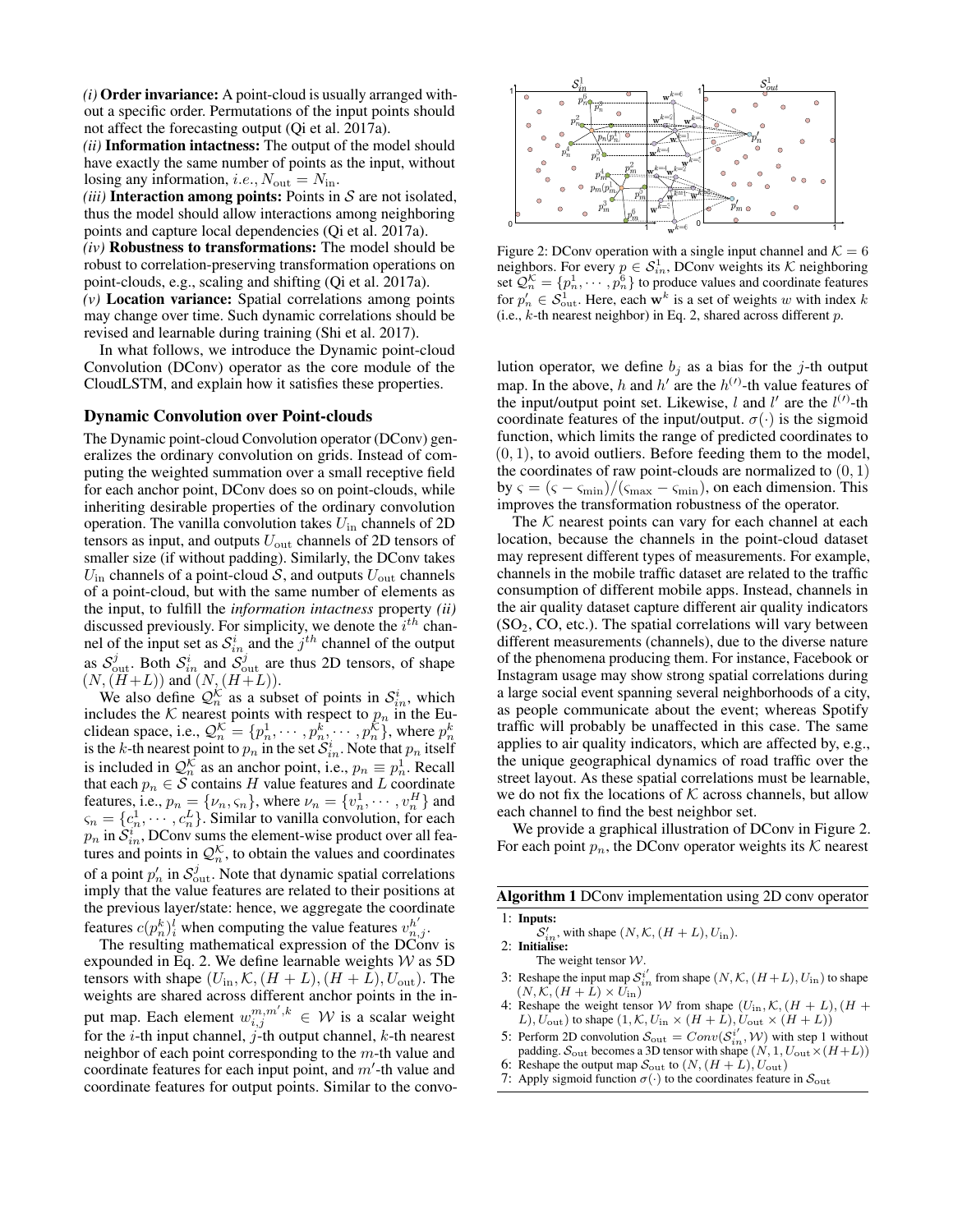$$
v_{n,j}^{h'} = \sum_{i \in U_{\text{in}}} \sum_{p_n^k \in \mathcal{Q}_n^K} \Big( \sum_{h \in H} w_{i,j}^{h,h',k} v(p_n^h)_i^h + \sum_{l \in L} w_{i,j}^{(H+l),h',k} c(p_n^h)_i^l \Big) + b_j,
$$
  
\n
$$
c_{n,j}^{l'} = \sigma \Bigg( \sum_{i \in U_{\text{in}}} \sum_{p_n^k \in \mathcal{Q}_n^K} \Big( \sum_{h \in H} w_{i,j}^{h,l',k} v(p_n^h)_i^h + \sum_{l \in L} w_{i,j}^{(H+l),l',k} c(p_n^h)_i^l \Big) + b_j \Bigg),
$$
  
\n
$$
S_{\text{out}}^j = (p_1', \cdots, p_N') = \Big( \big( (v_1^{1'}, \cdots, v_1^{H'}), (c_1^{1'}, \cdots, c_1^{L'}), \cdots, ((v_N^{1'}, \cdots, v_N^{H'}), (c_N^1, \cdots, c_N^{L'})) \Big).
$$
\n(2)

neighbors across all features, to produce the values and coordinates in the next layer. Since the permutation of the input neither affects the neighboring information nor the ranking of their distances for any  $\mathcal{Q}_n^{\mathcal{K}}$ , DConv is a symmetric function whose output does not depend on the input order. This means that the property *(i)* discussed earlier is satisfied. Further, DConv is performed on every point in set  $\mathcal{S}_{in}^i$  and produces exactly the same number of features and points for its output; property *(ii)* is therefore naturally fulfilled. In addition, operating over a neighboring point set, irrespective of its layout, allows capturing local dependencies. It also improves robustness to global transformations (e.g., shifting and scaling), jointly with the normalization over the coordinate features. Overall, the design meets the desired properties *(iii)* and *(iv)*. More importantly, DConv learns the layout and topology of the cloud-point for the next layer, which changes the neighboring set  $\mathcal{Q}_n^{\mathcal{K}}$  for each point at output  $\mathcal{S}_{\text{out}}^j$ . This attains the "location-variance" property *(v)*, allowing the model to perform a dynamic positioning tailored to each channel and time step. *This is essential in spatiotemporal forecasting neural models*, which must capture spatial correlations that change over time (Shi et al. 2017).

#### DConv Implementation

The DConv can be efficiently implemented using a standard 2D convolution operator, by data shape transformation. We assume a batch size of 1 for simplicity. Recall that the input and output of DConv,  $S'_{in}$  and  $S_{out}$ , are 3D tensors with shape  $(N,(H+L), U_{\text{in}})$  and  $(N,(H+L), U_{\text{out}})$ , respectively. Note that for each  $p_n$  in  $\mathcal{S}_{in}^i$ , we find the set of top K nearest neighbors  $\mathcal{Q}_{n}^{\mathcal{K}}$ . Combining these, we transform the input into a 4D tensor  $\mathcal{S}_{in}^{i'}$ , with shape  $(N, \mathcal{K}, (H+L), U_{in})$ . To perform DConv over  $S_{in}^{i'}$ , we split the operator into the steps outlined in Algorithm 1. This enables to translate the DConv into a standard convolution operation, which is highly optimized by existing deep learning frameworks.

#### Relations with PointCNN & Deformable Conv

The DConv operator builds upon the PointCNN (Li et al. 2018) and deformable convolution neural network (DefCNN) on grids (Dai et al. 2017), but introduces several variations tailored to point-cloud structural data. PointCNN employs the  $X$ -transformation over point-clouds, to learn the weight and permutation on a local point set using multilayer perceptrons (MLPs), which introduces extra complexity. This operator guarantees the order invariance property, but leads to information loss, since it performs aggregation over points. In our DConv operator, the permutation is maintained by aligning the weight of the ranking of distances between point  $p_n$  and

 $Q_n^{\mathcal{K}}$ . Since the distance ranking is unrelated to the order of the inputs, the order invariance is ensured in a parameter-free manner, without extra complexity and loss of information.

Further, the DConv operator can be viewed as the DefCNN (Dai et al. 2017) over point-clouds, with the differences that *(i)* DefCNN deforms weighted filters, while DConv deforms the input maps; and *(ii)* DefCNN employs bilinear interpolation over input maps with a set of continuous offsets, while DConv instead selects  $K$  neighboring points for its operations. Both DefCNN and DConv have transformation flexibility, allowing adaptive receptive fields on convolution.

#### DConv Complexity Analysis

We study the complexity of DConv by separating the operation into two steps: *(i)* finding the neighboring set  $Q_n^{\mathcal{K}}$  for each point  $p_n \in S$ , and *(ii)* performing the weighting computation in Eq. 2. We discuss the complexity of each step separately. For simplicity and without loss of generality, we assume the number of input and output channels are both 1. For step  $(i)$ , the complexity of finding  $K$  nearest neighbors for one point is close to  $O(K \cdot L \log N)^{1}$  if using KD trees (Bentley 1975). For step *(ii)*, it is easy to see from Eq. 2 that the complexity of computing one feature of the output  $p_n^{\prime}$ is  $O((H+L)\cdot\mathcal{K})$ . Since each point has  $(H+L)$  features and the output point set  $S^j_{\text{out}}$  has N points, the overall complexity of step *(ii)* becomes  $O(N \cdot K \cdot (\hat{H} + L)^2)$ . This is equivalent to the complexity of a vanilla convolution operator, where both the input and output have  $(H + L)$  channels, and the input map and kernel have  $N$  and  $K$  elements, respectively. This implies that, compared to the convolution operator whose inputs, outputs, and filters have the same size, DConv introduces extra complexity by searching the  $K$  nearest neighbors for each point  $O(\mathcal{K} \cdot L \log N)$ . Such complexity does not increase much even with higher dimensional point-clouds.

#### The CloudLSTM Architecture

The DConv operator can be plugged straightforwardly into LSTMs, to learn both spatial and temporal correlations over point-clouds. We formulate the Convolutional Point-cloud LSTM (CloudLSTM) as:

$$
i_t = \sigma(W_{si} \otimes S_t^v + W_{hi} \otimes H_{t-1} + b_i),
$$
  
\n
$$
f_t = \sigma(W_{sf} \otimes S_t^v + W_{hf} \otimes H_{t-1} + b_f),
$$
  
\n
$$
C_t = f_t \odot C_{t-1} + i_t \odot \tanh(W_{sc} \otimes S_t^v + W_{hc} \otimes H_{t-1} + b_c),
$$
  
\n
$$
o_t = \sigma(W_{so} \otimes S_t^v + W_{ho} \otimes H_{t-1} + b_o),
$$
  
\n
$$
H_t = o_t \odot \tanh(C_t).
$$
  
\n(3)

 $1_L \ll log(n)$  is required to guarantee efficiency. Practical pointclouds are of dimension 2 or 3 and we have significantly more than 3 points in the dataset. Hence this condition holds.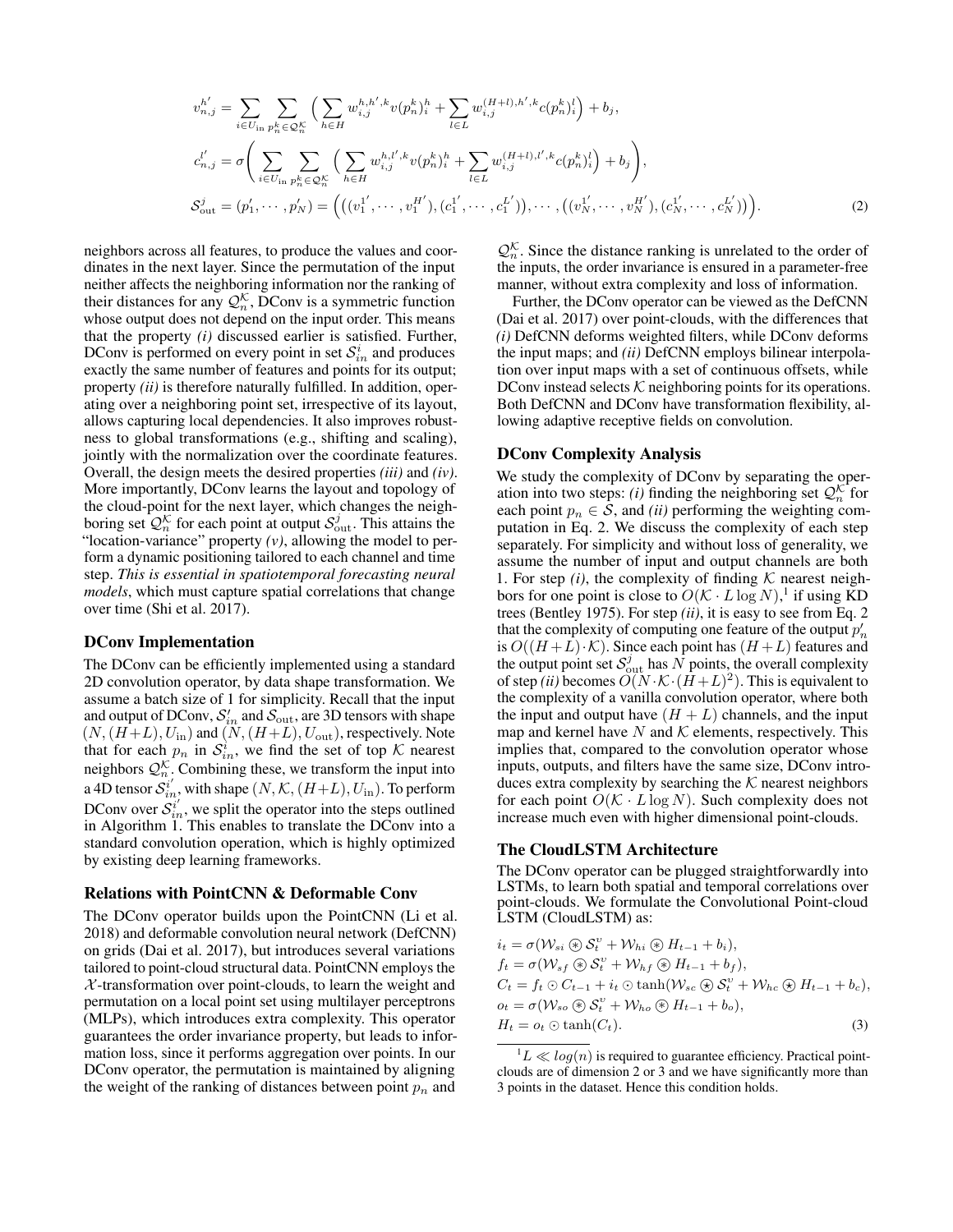

Figure 3: The inner structure of the CloudLSTM cell (left) and the overall Seq2seq CloudLSTM architecture (right). We denote by  $(\cdot)^{\nu}$  and  $(\cdot)^{\overline{\varsigma}}$  the value and coordinate features of each input, while these features are unified for gates.

Similar to ConvLSTM (Shi et al. 2015),  $i_t$ ,  $f_t$ , and  $o_t$ , are input, forget, and output gates respectively.  $C_t$  denotes the memory cell and  $H_t$  is the hidden states. Note that  $i_t$ ,  $f_t$ ,  $o_t$ ,  $C_t$ , and  $H_t$  are all point-cloud representations. W and b represent learnable weight and bias tensors. In Eq. 3,  $\degree$ ° denotes the element-wise product, ' $\circledast$ ' is the DConv operator formalized in Eq. 2, and  $(\hat{\ast})$  a simplified DConv that removes the sigmoid function in Eq. 2. The latter only operates over the gates computation, as the sigmoid functions are already involved in outer calculations (first, second, and fourth expressions in Eq. 3). We show the structure of a basic CloudLSTM cell Figure 3 (left).

We combine our CloudLSTM with Seq2seq learning (Sutskever et al. 2014) and the soft attention mechanism (Luong et al. 2015), to perform forecasting, given that these neural models have been proven to be effective in spatiotemporal modelling on grid-structural data (e.g., (Shi et al. 2015; Zhang et al. 2018)). We show the overall Seq2seq CloudLSTM in the right part of Figure 3. The architecture incorporates an encoder and a decoder, which are different stacks of CloudL-STMs. The encoder encodes the historical information into a tensor, while the decoder decodes the tensor into predictions. The states of the encoder and decoder are connected using the soft attention mechanism via a context vector (Luong et al. 2015). We denote the  $j$ -th and  $i$ -th states of the encoder and decoder as  $H_{en}^j$  and  $H_{de}^i$ . The context tensor for state i at the encoder is represented as  $c_i = \sum_{j \in M} a_{i,j} H_{en}^j =$  $e^{i,j} / \sum_{j \in M} e_{i,j}$ , where  $e_{i,j}$  is a score function, which can be selected among many alternatives. In this paper, we choose  $e_{i,j} = \mathbf{v}_a^T \tanh(\mathbf{W}_a * [H_{en}^j; H_{de}^i])$ . Here  $[\cdot; \cdot]$  is the concatenation operator and ' $*$ ' is the convolution function. Both  $\mathbf{W}_a$ and  $\mathbf{v}_a$  are learnable weights. The  $H_{de}^i$  and  $c_i$  are concatenated into a new tensor for the following operations.

Before feeding the point-cloud to the model and generating the final forecasting, the data is processed by point-cloud Convolutional (CloudCNN) layers, which perform the DConv operations. Their function is similar to the word embedding layer in natural language processing tasks (Mikolov et al. 2013), which helps translate the raw point-cloud into tensors and *vice versa*. In this study, we employ a two-stack encoderdecoder architecture, and configure 36 channels for each CloudLSTM cell, as further increasing the number of stacks and channels did not entail significant gain.

We also combine DConv with RNN and Conv. GRU, introducing novel Conv. Point-cloud RNN (CloudRNN) and Conv. Point-cloud GRU (CloudGRU). Like CloudLSTM, the CloudRNN and CloudGRU employ a Seq2seq architecture, but without attention mechanism.

#### Experiments

To evaluate the performance of our architectures, we employ measurement datasets of traffic generated by 38 mobile services and recorded at individual network antennas, and of 6 air quality indicators collected at monitoring stations. We use the proposed CloudLSTM to forecast future mobile service demands and air quality indicators in the target regions. We provide a comprehensive comparison with 12 baseline deep learning models, over four performance metrics. All models are implemented using TensorFlow (Abadi et al. 2016) and TensorLayer (Dong et al. 2017). We train all architectures with a computing cluster with two NVIDIA Tesla K40M GPUs. We optimize all models by minimizing the mean square error (MSE) between predictions and ground truth using the Adam optimizer (Kingma and Ba 2015).

#### Datasets and Preprocessing

We conduct experiments on two spatiotemporal point-cloud stream forecasting tasks over 2D geospatial environments. As the data sources have fixed locations in these applications, the coordinate features are omitted in the final output. However, such features would be necessarily included in different use cases, such as crowd mobility forecasting.

Mobile Traffic Forecasting. We experiment with large-scale multi-service datasets collected by a major operator in two large European metropolitan areas with diverse topology and size during 85 consecutive days. The data describes the volume of traffic generated by devices associated to each of the 792 and 260 antennas in the two target cities, respectively. The antennas are non-uniformly distributed over the urban regions, thus they form 2D point-clouds over space. The traffic volume at each antenna is expressed in Megabytes and aggregated over 5-minute intervals, which leads to 24,482 traffic snapshots. These snapshots are gathered independently for each of 38 popular mobile services.

Air Quality Forecasting. We investigate air quality forecasting performance using a public dataset (Zheng et al. 2015), which comprises six air quality indicators (i.e., PM2.5, PM10,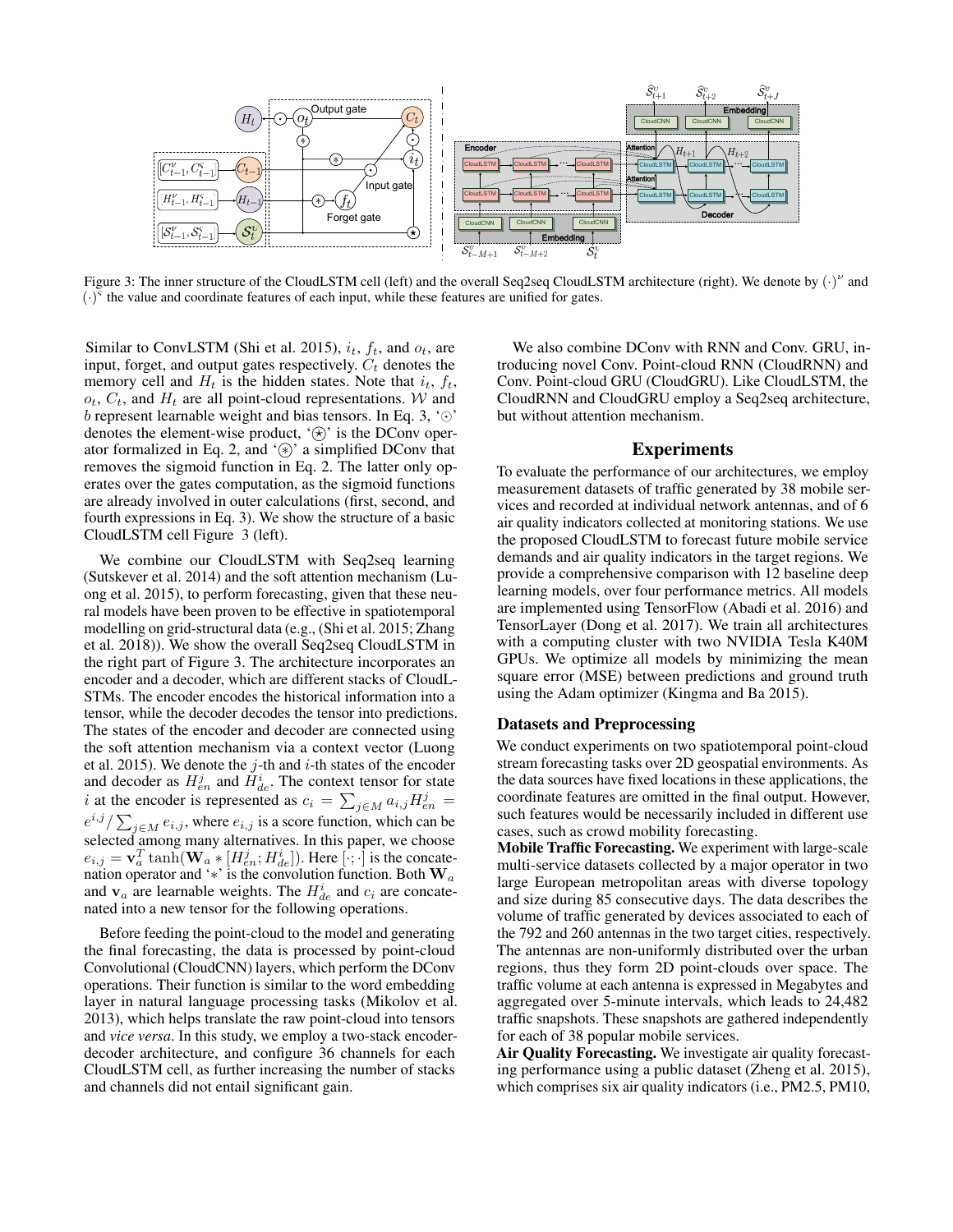Table 1: The mean±std of MAE, RMSE, PSNR, and SSIM across all models considered, evaluated on two datasets collected in different cities for mobile traffic forecasting.

| <b>Model</b>                  | City 1          |                  |                  |                 | City 2          |                 |                  |                 |
|-------------------------------|-----------------|------------------|------------------|-----------------|-----------------|-----------------|------------------|-----------------|
|                               | <b>MAE</b>      | <b>RMSE</b>      | <b>PSNR</b>      | <b>SSIM</b>     | <b>MAE</b>      | <b>RMSE</b>     | <b>PSNR</b>      | <b>SSIM</b>     |
| <b>MLP</b>                    | $4.79 \pm 0.54$ | $9.94 \pm 2.56$  | $49.56 \pm 2.13$ | $0.27 \pm 0.12$ | $4.59 \pm 0.59$ | $9.44 \pm 2.45$ | $50.30 \pm 2.28$ | $0.33 \pm 0.14$ |
| <b>CNN</b>                    | $6.00 + 0.62$   | $11.02 + 2.09$   | $48.93 + 1.60$   | $0.25 + 0.12$   | $5.30 \pm 0.51$ | $10.05 + 2.06$  | $49.97 + 1.87$   | $0.32 + 0.14$   |
| 3D-CNN                        | $4.99 \pm 0.57$ | $9.94 \pm 2.44$  | $49.74 \pm 2.13$ | $0.33 \pm 0.14$ | $5.21 \pm 0.48$ | $9.97 \pm 2.03$ | $50.13 \pm 1.85$ | $0.37 \pm 0.16$ |
| <b>DefCNN</b>                 | $6.76 \pm 0.81$ | $11.72 \pm 2.57$ | $48.43 \pm 1.82$ | $0.16 \pm 0.08$ | $5.31 \pm 0.51$ | $9.99 \pm 2.13$ | $49.84 \pm 1.87$ | $0.32 \pm 0.14$ |
| PointCNN                      | $4.95 \pm 0.53$ | $10.10 \pm 2.46$ | $49.43 \pm 2.06$ | $0.27 \pm 0.12$ | $4.75 \pm 0.56$ | $9.55 \pm 2.32$ | $50.17 \pm 2.16$ | $0.35 \pm 0.15$ |
| CloudCNN                      | $4.81 \pm 0.58$ | $9.91 \pm 2.81$  | $49.93 \pm 2.21$ | $0.29 \pm 0.11$ | $4.68 \pm 0.52$ | $9.39 \pm 2.22$ | $50.31 \pm 2.03$ | $0.36 \pm 0.14$ |
| <b>LSTM</b>                   | $4.20 \pm 0.66$ | $9.58 \pm 3.17$  | $50.47 \pm 3.29$ | $0.36 \pm 0.10$ | $4.32 \pm 1.64$ | $9.17 \pm 3.03$ | $50.79 \pm 3.26$ | $0.42 \pm 0.12$ |
| ConvLSTM                      | $3.98 \pm 1.60$ | $9.25 \pm 3.10$  | $50.47 + 3.29$   | $0.36 \pm 0.10$ | $4.09 \pm 1.59$ | $8.87 \pm 2.97$ | $51.10 \pm 3.33$ | $0.42 \pm 0.12$ |
| PredRNN++                     | $3.97 + 1.60$   | $9.29 \pm 3.12$  | $50.43 + 3.30$   | $0.36 \pm 0.10$ | $4.07 \pm 1.56$ | $8.87 + 2.97$   | $51.09 \pm 3.34$ | $0.42 \pm 0.12$ |
| <b>STGCN</b>                  | $3.88 \pm 1.30$ | $9.11 \pm 2.99$  | $50.53 \pm 3.10$ | $0.37 + 0.10$   | $3.99 \pm 1.36$ | $8.68 \pm 2.27$ | $51.19 + 3.00$   | $0.43 + 0.11$   |
| PointLSTM                     | $4.63 \pm 0.45$ | $9.47 \pm 2.55$  | $50.02 \pm 2.26$ | $0.34 \pm 0.14$ | $4.56 \pm 0.54$ | $9.26 \pm 2.43$ | $50.52 \pm 2.35$ | $0.37 \pm 0.15$ |
| CloudRNN $(K = 9)$            | $4.08 \pm 1.66$ | $9.19 + 3.17$    | $50.45 + 3.23$   | $0.32 + 0.12$   | $4.08 \pm 1.65$ | $8.74 + 3.03$   | $51.10 + 3.26$   | $0.39 \pm 0.14$ |
| CloudGRU ( $K = 9$ )          | $3.79 \pm 1.59$ | $8.90 \pm 3.11$  | $50.73 \pm 3.29$ | $0.39 \pm 0.10$ | $3.90 \pm 1.57$ | $8.47 \pm 2.96$ | $51.40 \pm 3.33$ | $0.45 \pm 0.12$ |
| CloudLSTM $(K = 3)$           | $3.71 \pm 1.63$ | $8.87 + 3.11$    | $50.76 + 3.30$   | $0.39 + 0.10$   | $3.86 \pm 1.51$ | $8.42 \pm 2.94$ | $51.45 + 3.32$   | $0.46 \pm 0.11$ |
| CloudLSTM $(K = 6)$           | $3.72 \pm 1.63$ | $8.91 \pm 3.13$  | $50.72 \pm 3.29$ | $0.38 \pm 0.10$ | $3.84 \pm 1.59$ | $8.46 \pm 2.96$ | $51.43 \pm 3.33$ | $0.45 \pm 0.12$ |
| CloudLSTM $(K = 9)$           | $3.72 \pm 1.62$ | $8.88 \pm 3.11$  | $50.75 \pm 3.29$ | $0.39 \pm 0.10$ | $3.89 \pm 1.55$ | $8.46 \pm 2.96$ | $51.41 \pm 3.32$ | $0.46 \pm 0.11$ |
| Attention CloudLSTM $(K = 9)$ | $3.66 \pm 1.64$ | $8.82 + 3.10$    | $50.78 \pm 3.21$ | $0.40 \pm 0.11$ | $3.79 \pm 1.57$ | $8.43 \pm 2.96$ | $51.46 \pm 3.33$ | $0.47 \pm 0.11$ |

 $NO<sub>2</sub>, CO, O<sub>3</sub>$  and  $SO<sub>2</sub>$ ) collected by 437 air quality monitoring stations in China, over a span of one year. The monitoring stations are partitioned into two city clusters, based on their geographic locations, and measure data on an hourly basis. Clusters A and B have 274 and 163 stations, respectively.

Further details about all datasets can be found in (Zhang et al. 2020). Before feeding to the models, the measurements associated to each mobile service and air quality indicator are transformed into different input channels of the point-cloud  $S$ . All coordinate features  $\varsigma$  are normalized to the  $(0, 1)$  range. In addition, for the baseline models that require grid-structural input (i.e., CNN, 3D-CNN, ConvLSTM and PredRNN++), the data are transformed into grids (Zhang et al. 2019) using the Hungarian algorithm (Kuhn 1955). The ratio of training plus validation, and test sets is 8:2.

#### Benchmarks and Performance Metrics

We compare the performance of our proposed CloudLSTM with a set of baseline models, as follows. PointCNN (Li et al. 2018) performs convolution over point-clouds and has been employed for point-cloud classification and segmentation. CloudCNN is an original benchmark we introduce, which stacks the proposed DConv operator over multiple layers for feature extraction from point-clouds. PointLSTM is another original benchmark, obtained by replacing the cells in Conv-LSTM with the  $X$ -Conv operator employed by PointCNN, which provides a fair term of comparison for other Seq2seq architectures. Beyond these models, we also compare the CloudLSTM with two of its variations, i.e., CloudRNN and CloudGRU, which were introduced earlier. Other baseline models we consider, include MLP (Goodfellow et al. 2016), CNN (Krizhevsky et al. 2012), 3D-CNN (Ji et al. 2013), LSTM (Hochreiter and Schmidhuber 1997), ConvLSTM (Shi et al. 2015) PredRNN++ (Wang et al. 2018). Among these, the first three are frequently used as benchmarks in mobile traffic forecasting (Zhang and Patras 2018; Bega et al. 2019). DefCNN learns the shape of the convolutional filters and has similarities with the DConv operator proposed in this study (Dai et al. 2017). LSTM is an advanced RNN frequently employed for time series forecasting (Hochreiter and Schmidhuber 1997). While ConvLSTM (Shi et al. 2015) can be viewed as a baseline model for spatiotemporal predictive learning, the PredRNN++ is the state-of-the-art architecture for spatiotemporal forecasting on grid-structural data and achieves the best performance in many applications (Wang et al. 2018). We also employ a spatio-temporal Graph CNN (STGCN) architecture to map point-clouds onto graphs, based on the distance between them, thereby addressing forecasting from a different perspective (Yu, Yin, and Zhu 2018). Detailed configuration of all models is discussed in (Zhang et al. 2020).

We quantify the accuracy of the proposed CloudLSTM in terms of Mean Absolute Error (MAE) and Root Mean Square Error (RMSE). Since the mobile traffic snapshots can be viewed as "urban images" (Liu et al. 2015), we also select Peak Signal-to-Noise Ratio (PSNR) and Structural Similarity Index (SSIM) (Hore and Ziou 2010) to quantify the fidelity of the forecasts and their similarity with the ground truth, as suggested by relevant recent work (Zhang et al. 2017). More details are discussed in (Zhang et al. 2020).

For the mobile traffic prediction task, we employ all neural networks to forecast city-scale mobile traffic consumption over a time horizon of  $J = 6$  sampling steps, i.e., 30 minutes, given  $M = 6$  consecutive past measurements. For RNN-based models, i.e., LSTM, ConvLSTM, PredRNN++, CloudLSTM, CloudRNN, and CloudGRU, we then extend the number of prediction steps to  $J = 36$ , i.e., 3 hours, to evaluate their long-term performance. In the air quality forecasting use case, all models receive a half day of measurements, i.e.,  $M = 12$ , as input, and forecast indicators in the following 12 h, i.e.,  $J = 12$ . As for the previous use case, the number of prediction steps is then extended to  $J = 72$ (3 days), for all RNN-based models.

#### Result on Mobile Traffic Forecasting

We perform 6-step forecasting for 4,888 instances across the test set, and report in Table 1 the mean and standard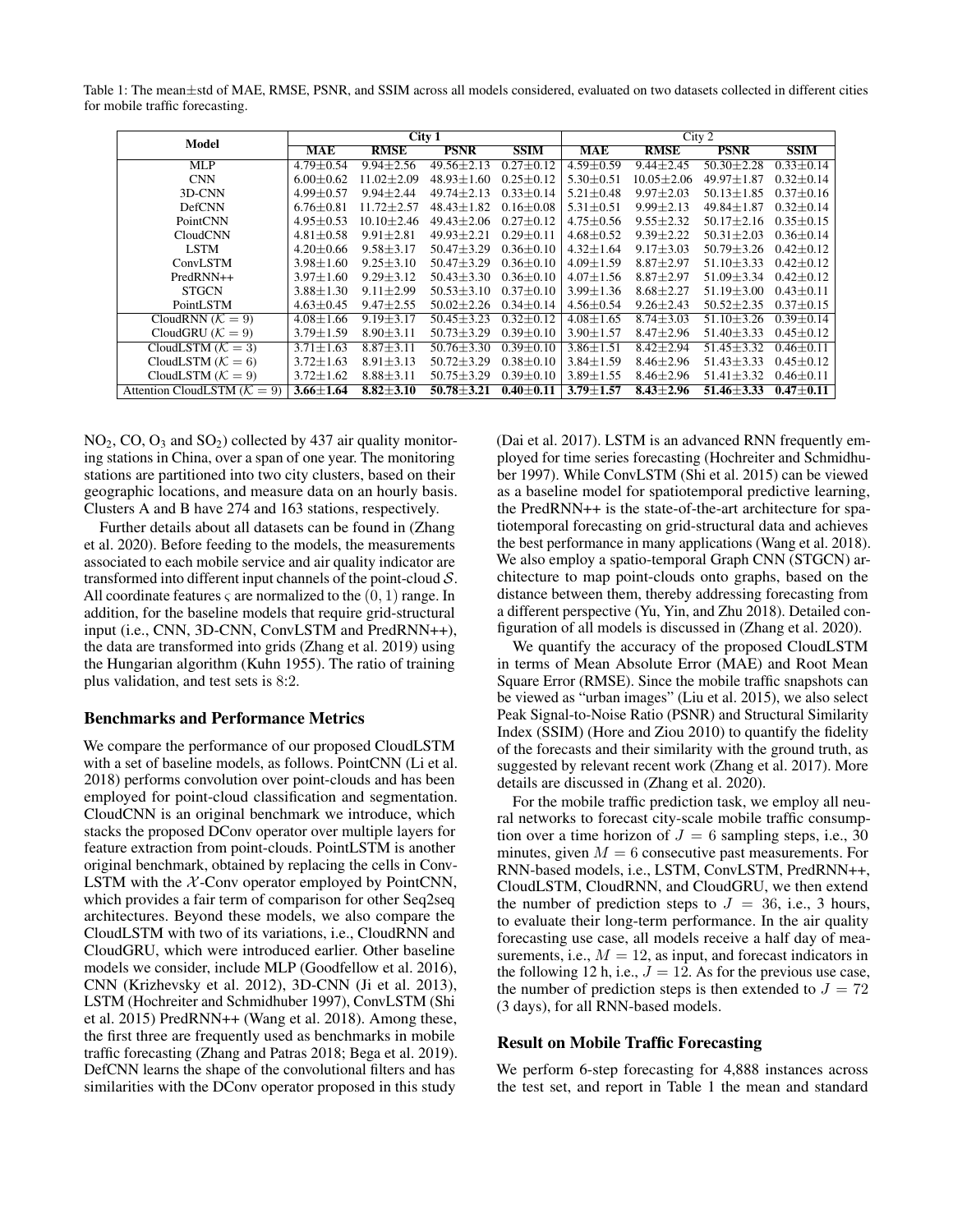Table 2: The mean±std of MAE, RMSE, PSNR, and SSIM across all models considered, evaluated on two datasets collected in different city clusters for air quality forecasting.

| Model                         |                   | <b>Cluster A</b>  | <b>Cluster B</b>                 |                 |                   |                    |                                  |                 |
|-------------------------------|-------------------|-------------------|----------------------------------|-----------------|-------------------|--------------------|----------------------------------|-----------------|
|                               | <b>MAE</b>        | <b>RMSE</b>       | <b>PSNR</b>                      | <b>SSIM</b>     | <b>MAE</b>        | <b>RMSE</b>        | <b>PSNR</b>                      | <b>SSIM</b>     |
| <b>MLP</b>                    | $113.13 + 191.89$ | $142.03 + 240.24$ | $23.54 + 7.38$                   | $0.13 \pm 0.10$ | $40.34 \pm 22.16$ | $50.81 + 27.27$    | $24.75 + 4.02$                   | $0.10 + 0.10$   |
| <b>CNN</b>                    | $37.62 \pm 8.18$  | $47.67 + 11.21$   | $28.35 + 2.38$                   | $0.13 + 0.05$   | $18.59 \pm 2.24$  | $23.66 + 2.76$     | $30.17 \pm 1.14$                 | $0.34 + 0.04$   |
| 3D-CNN                        | $37.09 \pm 7.63$  | $48.01 + 10.36$   | $28.36 + 2.17$                   | $0.32 + 0.08$   | $19.84 + 2.20$    | $25.30 \pm 2.55$   | $29.58 + 0.99$                   | $0.35 + 0.05$   |
| <b>DefCNN</b>                 | $37.51 + 8.34$    | $47.69 \pm 11.44$ | $28.40 + 2.41$                   | $0.13 \pm 0.05$ | $19.46 + 2.45$    | $25.58 + 2.80$     | $29.55 \pm 1.07$                 | $0.26 + 0.05$   |
| PointCNN                      | $39.60 \pm 7.63$  | $51.61 \pm 10.35$ | $27.63 \pm 2.02$ 0.19 $\pm$ 0.04 |                 | $19.25 \pm 2.38$  | $24.60 \pm 2.99$   | $29.89 \pm 1.20$                 | $0.17 + 0.03$   |
| CloudCNN                      | $31.62 \pm 8.73$  | $40.68 \pm 11.89$ | $29.91 \pm 2.89$ 0.23 $\pm$ 0.04 |                 | $15.11 \pm 3.45$  | $19.97 + 4.33$     | $31.91 + 2.01$ $0.38 + 0.04$     |                 |
| <b>LSTM</b>                   | $30.62 \pm 8.97$  | $40.83 \pm 11.88$ | $29.87 \pm 2.79$ $0.31 \pm 0.10$ |                 | $14.38 + 3.37$    | $19.10 + 4.29$     | $32.16 \pm 2.03$ $0.41 \pm 0.07$ |                 |
| ConvLSTM                      | $22.91 \pm 8.09$  | $31.62 + 11.40$   | $31.98 + 3.24$ $0.50 + 0.10$     |                 | $10.39 \pm 2.82$  | $14.20 + 3.87$     | $34.79 \pm 2.45$ 0.60 $\pm$ 0.06 |                 |
| $PredRNN++$                   | $25.14 \pm 8.48$  | $34.38 + 11.77$   | $31.34 \pm 3.13$ $0.37 \pm 0.08$ |                 | $11.43 + 2.81$    | $15.68 + 3.85$     | $33.94 + 2.21$ $0.50 + 0.05$     |                 |
| <b>STGCN</b>                  | $25.01 \pm 8.40$  | $33.98 + 11.54$   | $31.41 + 3.08$ 0.39 + 0.08       |                 | $11.22 + 2.49$    | $15.36 + 3.59$     | $34.00 + 2.20$ $0.52 + 0.05$     |                 |
| PointLSTM                     | $36.64 \pm 7.99$  | $47.42 \pm 10.64$ | $28.56 \pm 2.25$ 0.31 $\pm$ 0.06 |                 | $18.77 \pm 2.18$  | $24.66 \pm 2.58$   | $29.79 + 1.07$                   | $0.35 \pm 0.07$ |
| CloudRNN $(K = 9)$            | $33.09 \pm 8.23$  | $42.16 + 11.38$   | $29.53 + 2.66$                   | $0.13 + 0.07$   | $14.82 + 3.75$    | $19.70 + 4$<br>-54 | $31.93 + 2.18$                   | $0.14 + 0.06$   |
| CloudGRU ( $K = 9$ )          | $22.12 \pm 8.02$  | $30.65 + 11.25$   | $32.22 + 3.38$                   | $0.53 + 0.09$   | $9.58 \pm 2.82$   | $13.41 \pm 3.$     | $35.26 \pm 2.57$                 | $0.68 \pm 0.07$ |
| CloudLSTM $(K = 3)$           | $20.84 + 7.88$    | $29.16 + 11.06$   | $32.64 + 3.40$                   | $0.57 + 0.10$   | $9.12 + 2.75$     | $12.95 + 3.72$     | $35.59 + 2.62$                   | $0.69 + 0.07$   |
| CloudLSTM $(K = 6)$           | $21.31 \pm 7.52$  | $29.71 + 10.61$   | $32.48 + 3.29$                   | $0.55 + 0.10$   | $9.38 \pm 2.85$   | $13.20 + 2.79$     | $35.42 + 2.60$ $0.68 + 0.07$     |                 |
| CloudLSTM $(K = 9)$           | $21.72 \pm 7.83$  | $30.14 \pm 11.05$ | $32.36 \pm 3.34$ $0.54 \pm 0.10$ |                 | $9.73 \pm 2.84$   | 13.58 + 3.77       | $35.20 \pm 2.56$ 0.66 $\pm$ 0.07 |                 |
| Attention CloudLSTM $(K = 9)$ | $21.72 \pm 7.78$  | $30.04 \pm 10.95$ | $32.38 \pm 3.29$                 | $0.56 \pm 0.10$ | $9.38 \pm 2.69$   | $13.41 \pm 3.78$   | $35.26 \pm 2.57$                 | $0.69\pm0.07$   |

deviation (std) of each metric. We also investigate the effect of a different number of neighboring points (i.e.,  $\mathcal{K} = 3, 6, 9$ ), as well as the influence of the attention mechanism. The metrics are computed over 5,000 sample points and the Zscores are always well above the significance threshold.

Observe that RNN-based architectures in general obtain superior performance, compared to CNN-based models and the MLP. In particular, our proposed CloudLSTM, and its CloudRNN, and CloudGRU variants outperform all other architectures, achieving lower MAE/RMSE and higher PSNR/SSIM on both urban scenarios. This suggests that the DConv operator learns features over geospatial point-clouds more effectively than vanilla convolution and PointCNN, as well as than the graph-based STGCN structure. In addition, CloudLSTM performs better than CloudGRU, which in turn outperforms CloudRNN.

Interestingly, the forecasting performance of the Cloud-LSTM seems fairly insensitive to the number of neighbors  $(K)$ ; it is therefore worth using a small K in practice, to reduce model complexity. Further, we observe that the attention mechanism improves the forecasting performance, as it helps capturing better dependencies between input sequences and vectors in decoders, which is an effect also confirmed by other NLP tasks.

Results where the prediction horizon is extended to up to  $J = 36$  steps, i.e., 3 hours (long-term forecasting), for all RNN-based architectures are available in (Zhang et al. 2020).

#### Results on Air Quality Forecasting

We employ all models to deliver 12-step air quality forecasting on six indicators, given 12 snapshots as input. Results over 1,350 samples are in Table 2. Also in this use case, the proposed CloudLSTMs attain the best performance across all 4 metrics, outperforming state-of-the-art methods (ConvL-STM) by up to 12.2% and 8.8% in terms of MAE and RMSE, respectively. Unlike in the mobile traffic forecasting results, a lower  $K$  yields better prediction performance, though the difference appears subtle. Again, the CloudCNN always proves

superior to the PointCNN, indicating that CloudCNNs are better feature extractors over point-clouds. Overall, the results demonstrate the effectiveness of the CloudLSTM models for modeling spatiotemporal point-cloud stream data, regardless of the tasks to which they are applied.

Note that we conduct our experiments using strict variablecontrolling methodology, i.e., only changing one factor while keep the remaining the same. Therefore, it is easy to study the effect of each factor. For example, taking a look at the performance of LSTM, ConvLSTM, PredRNN++, PointLSTM and CloudLSTM, which employ dense layers, and CNN, PointCNN and D-Conv as core operators but using LSTM as the RNN structure, it is clear that the D-Conv contributes significantly to the performance improvements. Further, by comparing CloudRNN, CloudGRU and CloudLSTM, it appears that  $CloudRNN \ll CloudGRU \lt CloudLSTM$ . Similarly, by comparing the CloudLSTM and Attention CloudLSTM, we see that the effects of the attention mechanism are not very significant. Therefore, we believe the core operator  $>$  RNN structure > attention, ranked by their contribution.

#### **Conclusions**

We introduce CloudLSTM, a dedicated neural model for spatiotemporal forecasting tailored to point-cloud data streams. The CloudLSTM builds upon the DConv operator, which performs convolution over point-clouds to learn spatial features while maintaining permutation invariance. The DConv simultaneously predicts the values and coordinates of each point, thereby adapting to changing spatial correlations of the data at each time step. DConv is flexible, as it can be easily combined with various RNN models (i.e., RNN, GRU, and LSTM), Seq2seq learning, and attention mechanisms. We consider two application case studies, where we show that our proposed CloudLSTM achieves state-of-the-art performance on large-scale datasets collected in urban regions. CloudLSTM gives a new perspective on point-cloud stream modelling, and it can be easily extended to higher dimension point-clouds, without requiring changes to the model.